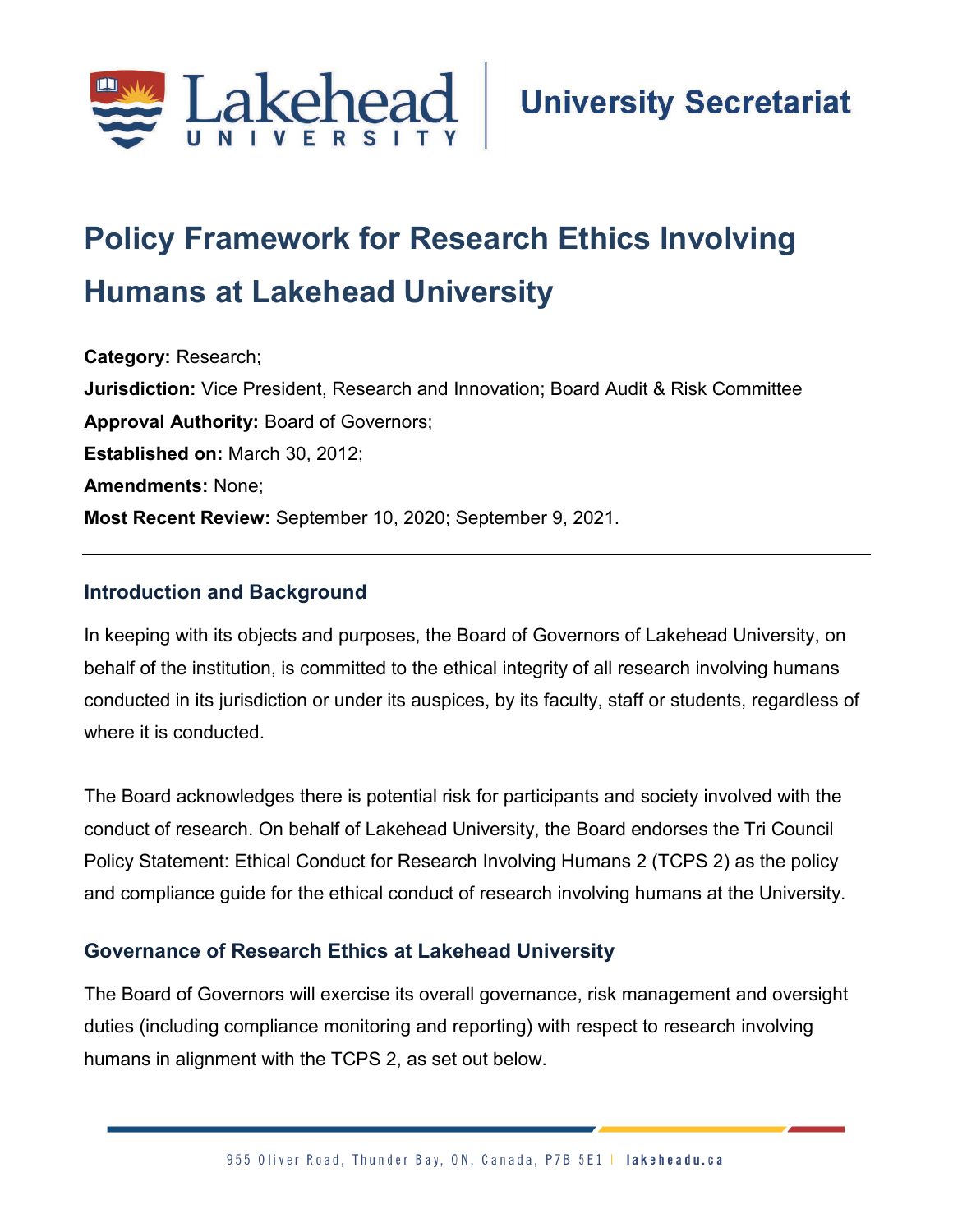- 1. Through this Policy Framework, establishing an independent Research Ethics Board (REB) the mandate of which shall be clearly stated as, "To review the ethical acceptability of research involving human participants", in keeping with the scope and application of this mandate, as set out in TCPS 2.
- 2. In establishing the REB, delegating the authority and duty to independently review the ethical acceptability of research involving human participants (initially and ongoing) including: approving, rejecting, proposing modifications to, or terminating any proposed or ongoing research involving human participants; and providing for an appeals process, in keeping with mandatory provisions and policy guidelines in TCPS 2.
- 3. Identifying the Chair of the REB as responsible for ensuring that the REB process conforms to the requirements of TCPS 2 and accounts to the Board of Governors through a reporting process set out in in this Policy Framework and in the Terms of Reference of the REB.
- 4. Providing for the necessary financial and administrative resources to support the REB in keeping with the mandate as stated in 1 above, and the requirements of TCPS 2.
- 5. The Board establishes the [Terms of Reference for the REB](https://www.lakeheadu.ca/sites/default/files/uploads/106/policies/Terms%20of%20Reference%20for%20Research%20Ethics%20Board%20%28REB%29.pdf) that clearly state the mandate, authority, and accountability for the REB, in accordance with the TCPS 2 Policy, in keeping with the following:
	- a) With respect to the REB's mandate as stated in 1 above, the Board of Governors acknowledges and ensures the independent authority of the REB with respect to its mandate. For process integrity purposes, the REB shall exercise its mandate independent of and free of undue influence from the Board of Governors, Senate, faculty or senior administration in keeping with the Conflict of Interest definition\* set out in the Glossary and discussed in Chapter 7 of the TCPS 2, and as required by applicable law.
	- b) Requiring that the REB carry out its mandate using a process that provides for the core principles of respect for persons, concern for welfare, and justice. The REB will carry out its mandate with a level of scrutiny proportional to foreseeable risks, potential benefit, and ethical implications of each project, and with due attention to research ethics and law, the perspective of the participant, and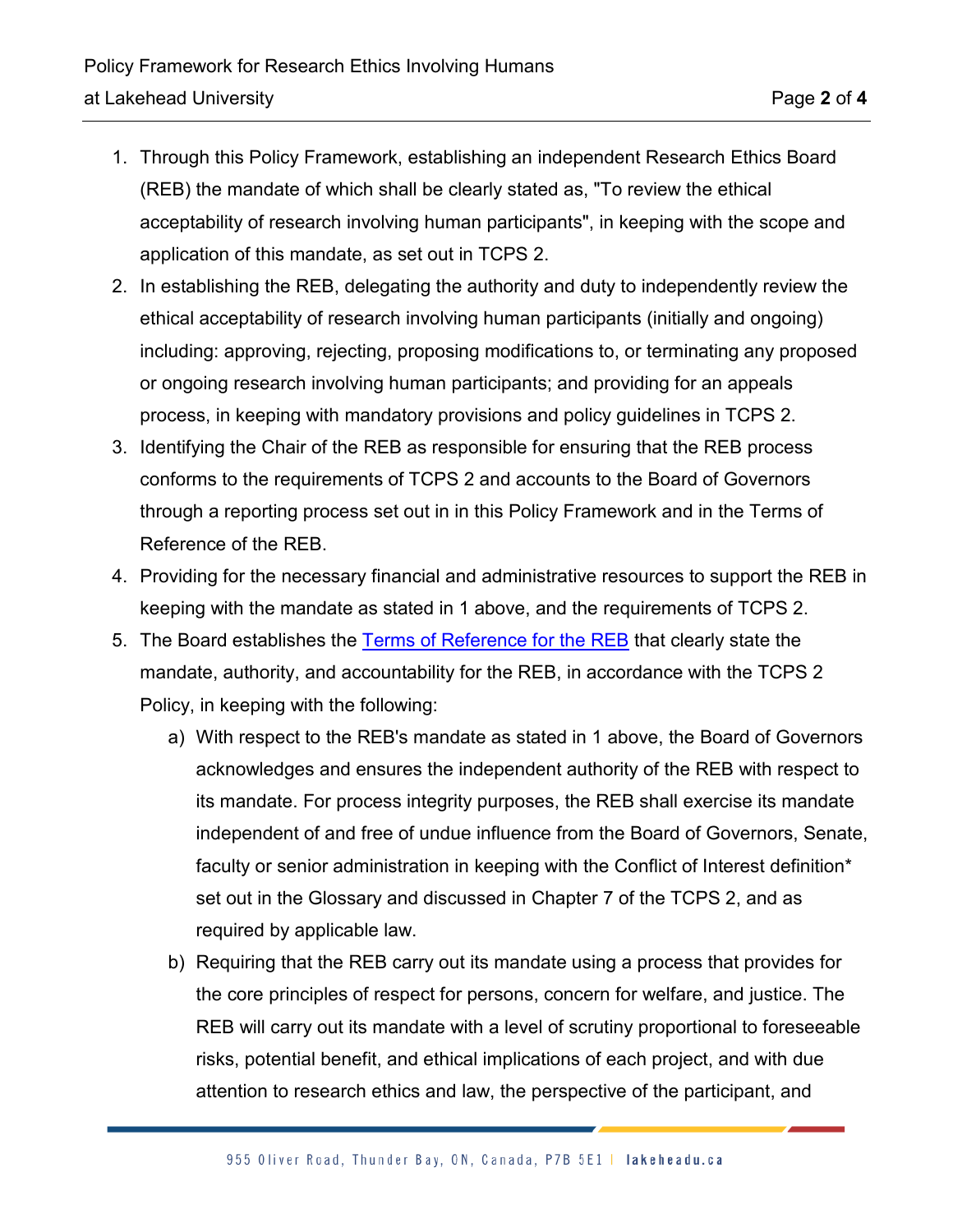appropriate expertise for review, in keeping with the TCPS 2 policy and application guidance.

- c) Requiring the Chair of the REB to report to the Board of Governors annually or when otherwise requested or required, on the integrity of its ethical acceptability review process (initial and continuing). Such reporting shall include the provision and use of an established appeals process. Such reporting shall be in keeping with this Board Policy Framework, with particular reference to 5b. above, and the approved Terms of Reference of the REB. Such reporting shall demonstrate or reference compliance with the mandatory provisions in the TCPS 2. The report will also identify any issues regarding process integrity of research review at Lakehead University that may require discussion with the Board of Governors.
- d) Requiring that the Board of Governors be informed immediately of any internal or external challenge to the integrity of research ethics at Lakehead University or compliance with the TCPS 2.
- e) Requiring the Chair of the REB to report to the Board of Governors any suggestions for change to the Terms of Reference for the REB in advance of effecting or acting on any such suggested or requested change.

### **Public Accountability and Reporting**

On behalf of Lakehead University, the Board of Governors shall publish an Annual Report summarizing the institution's activities and initiatives relevant to research involving humans, its research ethics administration, and relevant research ethics education and training.

## **Monitoring and Review of Board of Governors Research Ethics Policy Framework**

The Board of Governors will review this Board Policy Framework and make any necessary changes, annually or when issues or challenges arise that require its review.

\* Conflict of Interest is defined in the TCPS2 Glossary as, "The incompatibility of two or more duties, responsibilities, or interests, (personal or professional) of an individual or institution as